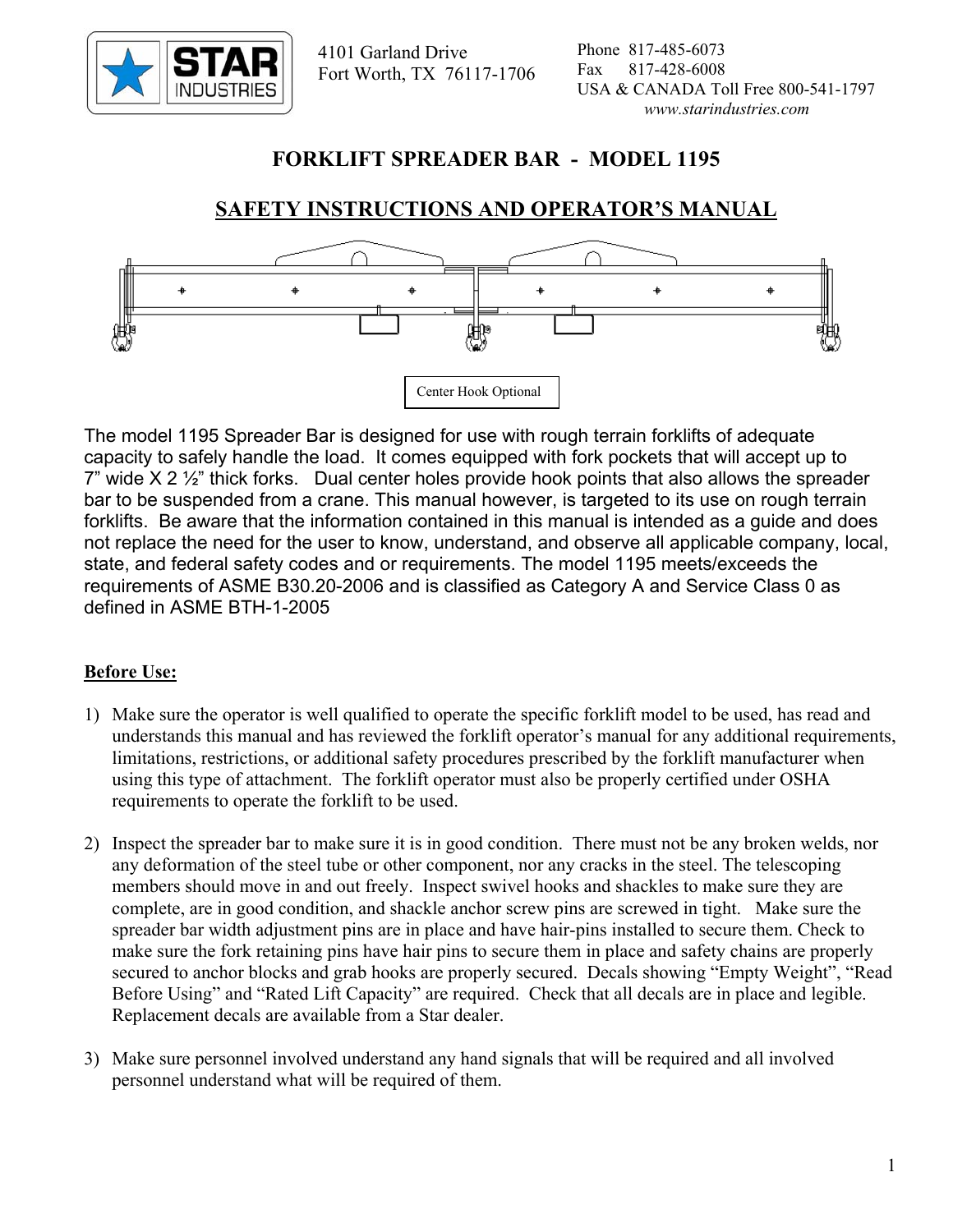4) Make sure the travel path is clear of obstructions and that adequate clearance will be maintained from all power lines

#### **Caution:**

- 1) Risks are high for serious injury when working around suspended loads. The operator must avoid carrying the load over people and it is best to have a 10' foot rule. This requires that no one is allowed to be within 10 feet of the area in which the load would fall if a failure occurred.
- 2) Do not allow anyone to ride on the spreader bar nor on the load being carried.
- 3) Do not make any repairs or modifications to the spreader bar without written authorization from the manufacturer. Replacement of hooks, shackles, decals and hair-pins does not require authorization.

## **Installation:**

**On the forks installation**: Insert the forks into the fork pockets and then slide the spreader bar all the way onto the forks so the pin tabs extend behind the back of the fork. Insert the fork locking pins in each side and secure them with hair-pins to lock the spreader bar to the forks. Then secure the safety chains to a strong part of the forklift carriage making sure the chains are not slack and installed as close to a straight horizontal pull as possible. The chain angle must not exceed 45 degrees.

**Suspended from a hook:** The spreader bar can be attached to hooks thru the top holes in the crown plates. It is recommended that the hooks have keepers to help secure the spreader bar. If the hooks are too large, shackles may be required to make the connection.

**Adjust the width:** Adjust the bar to the desired width by removing the adjustment pins and sliding out the inner section of the bar. The bar can be set for 20, 25, or 30 foot widths. There is a stop to prevent the inner section from being slid all the way out of the center tube however the spreader bar must not be used pulled all the way out to the stops. The inner section must be slid in far enough to align the holes so the width adjustment pins can be installed and secured with a hair-pin. The bar must be extended an equal distance on both sides.

# **Rated Capacities:**

Rated capacities shown below also appear on the spreader bar decal(s). Be aware that these capacities are for the spreader bar itself and do not in any way reflect the capacity of the forklift. Refer to the forklift operator's manual for capacity ratings and any limitations or restrictions when using this type of attachment. Remember the weight of the bar must be deducted from the lift capacity of the forklift. If there is any question as to forklift's lifting capacities when using this attachment, contact the forklift manufacturer for clarification.

Never exceed the rated capacities of the spreader bar except for purpose of a test and then do not exceed 125% of its rated capacity. Never exceed the capacity of the forklift. Make sure also that the load rating for slings, chains, or straps used with the spreader are equal to or exceed the rating of both the forklift and the spreader bar, if not; always limit the load to the lowest rated part of the lifting system.

| <b>RATED LOAD CAPACITY OF</b><br><b>MODEL 1195 SPREADER BAR</b> |              |
|-----------------------------------------------------------------|--------------|
| Empty Weight - 2750 lbs.                                        |              |
| At 20 feet wide                                                 | $19,000$ lbs |